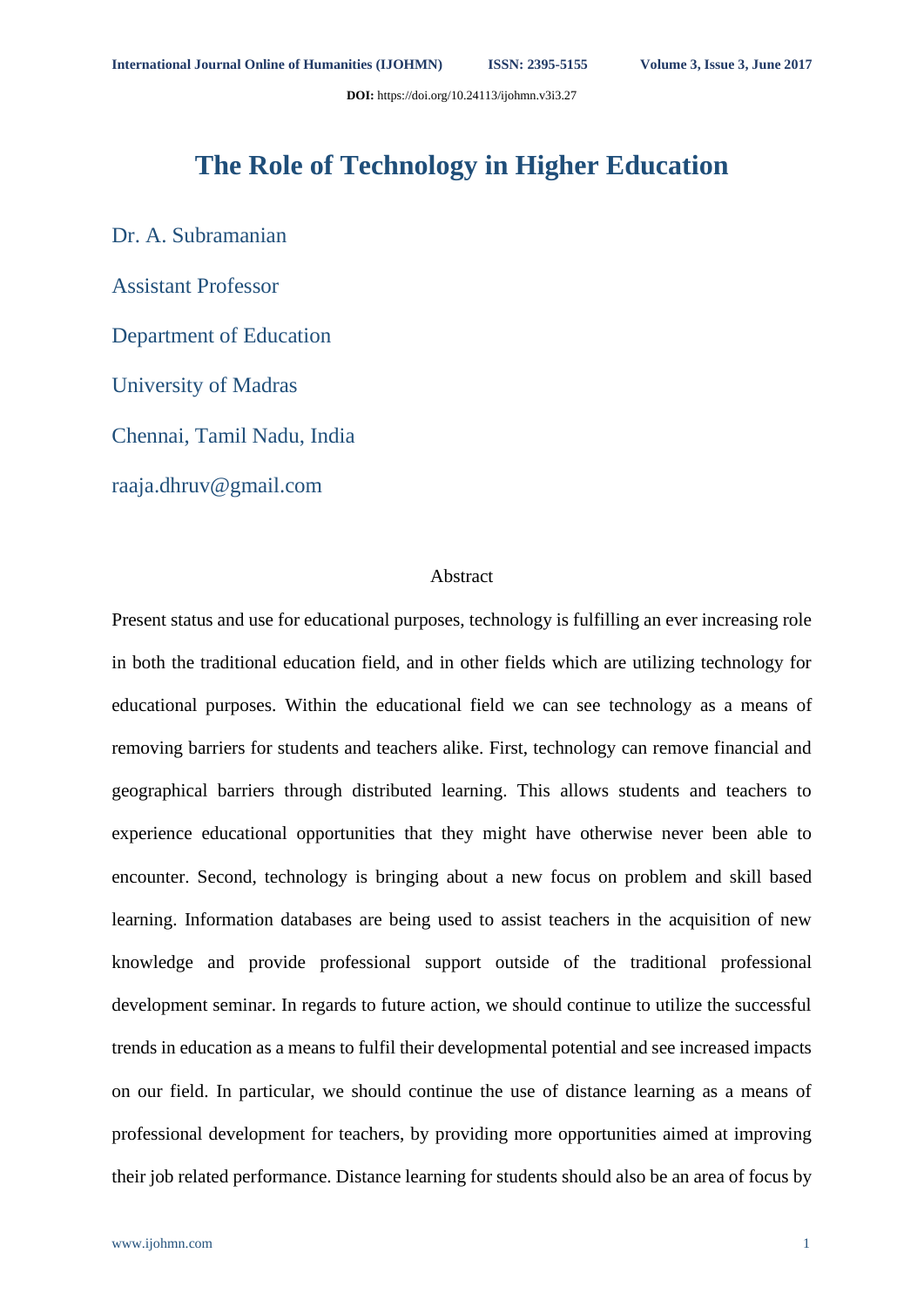providing software that allows for increasing authenticity in simulations, multimedia content, and social connections. We should continue to focus on technology that allows students to interact with other students and environments located outside of their current environment, locality, and culture. Information systems are also in need of continual investment. Information systems perform two important roles for the educational system: Focus on this paper, technology has already served an important role in education in multiple fields. Specifically, technology has been of great use to the educational field in terms of its focus on improving the effectiveness and efficiency of the educational experiences of both students and teachers. Continued use and development of technology can serve to further benefit the educational field and recommendations based on the development of existing trends in education should be pursued for great gains in educational achievement.

Keywords: Higher Education, Role, Technology, Issues.

## Introduction

The role of technology is to facilitate, through increased efficiency and effectiveness, the education of knowledge and skills. In order to fully examine this thesis, we must first define several terms. Efficiency will be defined as the quickness by which we obtain knowledge, while the term effectiveness is associated with the amount of imparted knowledge that is operationally mastered. When technology is directly applied to an educational setting, such as a school, both the students and teachers can be viewed as learners. Thus, we can operate under the assumption that any increase in teacher knowledge and utilization has the impact of increased learning in students. Ultimately, technology should serve to increase student achievement.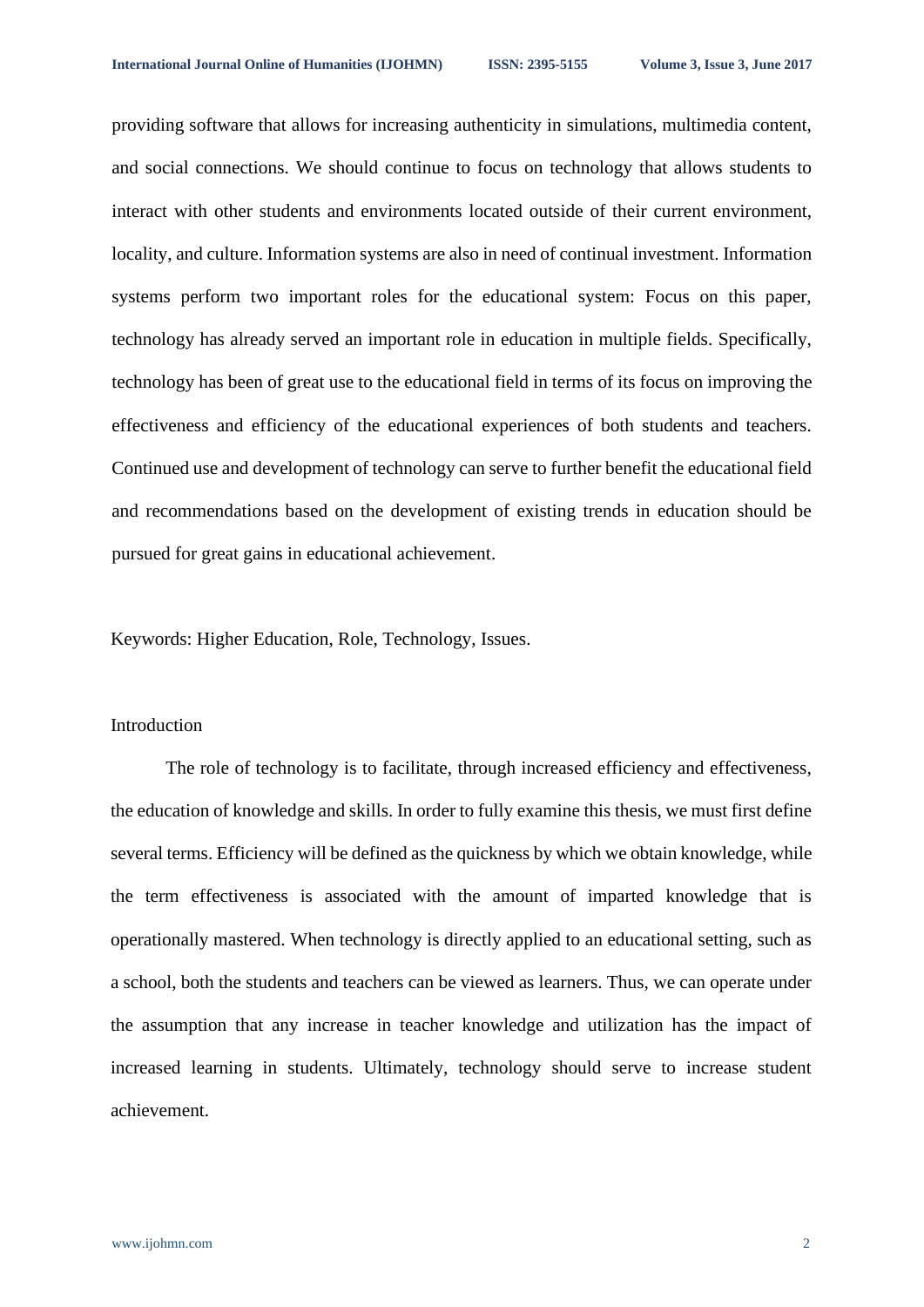Technology can aid in educational achievement through two primary methods: the removal of physical barriers to learning and the transition of focus from the retention of knowledge to its utilization. Each of these methods must be examined in the context of their relation to both the student and the instructor in order to see their value and effect in educational settings.

The removal of physical barriers has allowed teachers greater accessibility in regards to professional development and graduate education. Before the age of the internet and the advent of distance learning, engaging in a learning community, such as a workplace network or a school, required a close degree of physical proximity amongst community members. Presently, there are multiple examples of the use of distributed learning technology in the educational field. First, many graduate schools have begun transitioning into programs that allow for distance education. No longer is it a necessity that teachers have geographical proximity to a university in order to pursue higher education and certification.

Students also benefit from the removal of physical barriers through distance learning technology. In contrast with their teachers, who are focused on professional development related to their job performance, students are often learning new content and that content is often removed from their daily lives. This separation between the content being disseminated and the students' daily interactions and prior knowledge is even more prevalent in lower grade levels.

However, technology can assist students in the visualization of previously unfamiliar content in a manner which assists in learning. For example, multimedia presentations, which utilize multiple formats of media, such as images, narration, and text, can be used to assist students in concept visualization. Other formats, such as simulations and games can add an extra level of interactivity between the student and the content, which turns the educational process from a passive to an active process. Proponents of multimedia adhere to a cognitive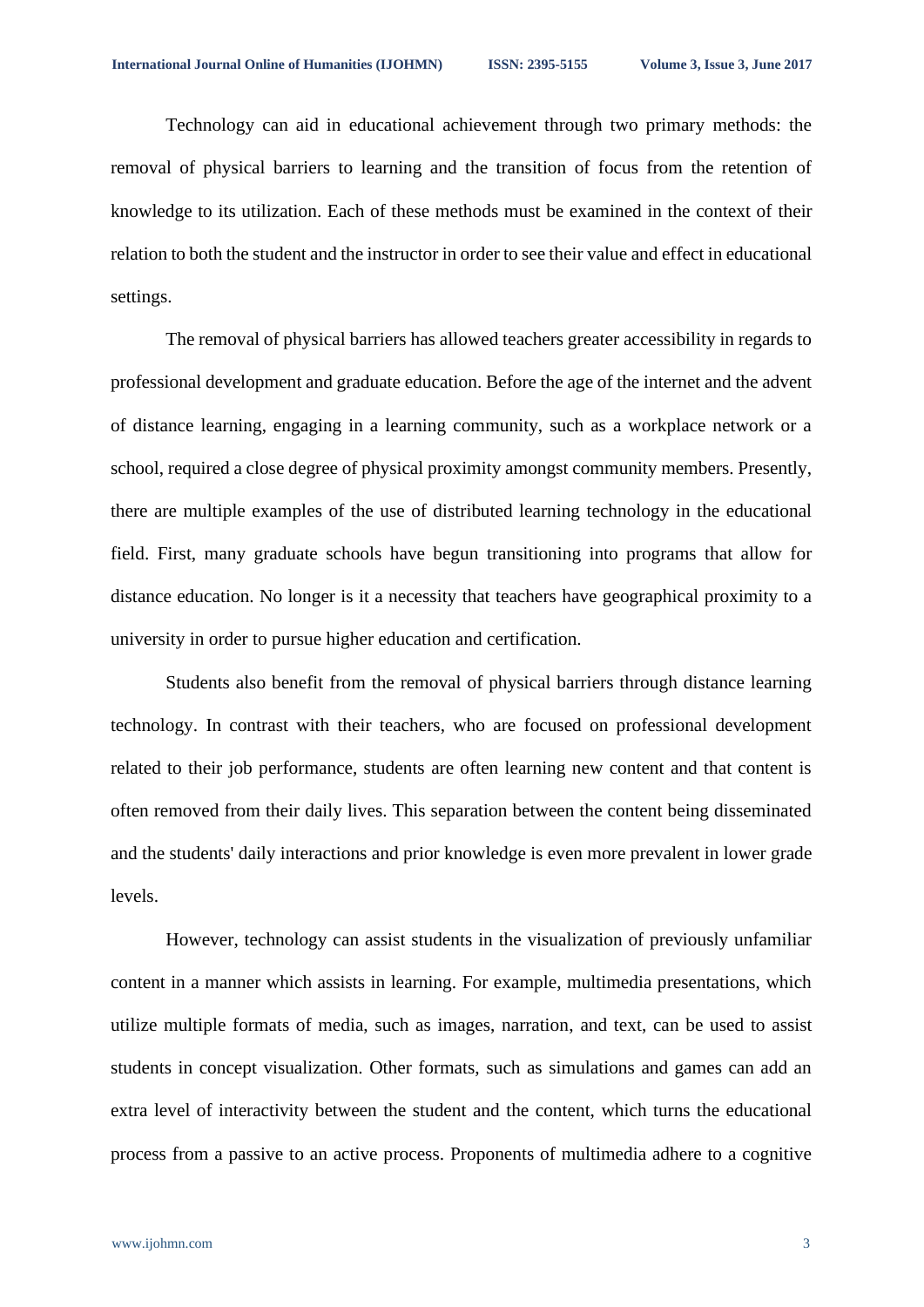learning philosophy and view the primary advantage to multimedia learning as the usage of multiple learning channels, under the assumption that any one sensory channel can only process a limited amount of information at once.

Even more beneficial is the use of educational technology, in particular multimedia and simulations, to remove physical barriers such as location and financial limitations. For example, students can view images, which may even consist of videos, of distant landmarks and geographical locations, in lieu of physically traveling to the site. While it may be unfeasible to arrange a field trip for even a few students, all students with access to the internet can use three dimensional and geographic programs to figuratively walk through a distant area. The cost of this aforementioned geographical technology is one of its great advantages, as this technology can be readily accessed for no cost through technology provided by the corporation Google and their web based map tools.

Thus by removing physical barriers such as financial costs and geographical restraints, technology can allow more opportunities for both teachers and students to participate in learning scenarios or to explore content on a level that is inaccessible within their immediate environment. By not only increasing the amount of learning opportunities, but by providing even more enriching learning opportunities through simulation and multimedia we can increase the assimilation of knowledge.

The second impact of technology is one with long lasting effects on the future of education. Technology, through the development of searchable databases that are now even accessible on remote handheld devices, will change the way we define learning objectives. Specifically there is a transition from the memorizing and recitation of facts and information to the utilization of skills and the development of skills that allow for improved research and the evaluation of other sources, such as online databases.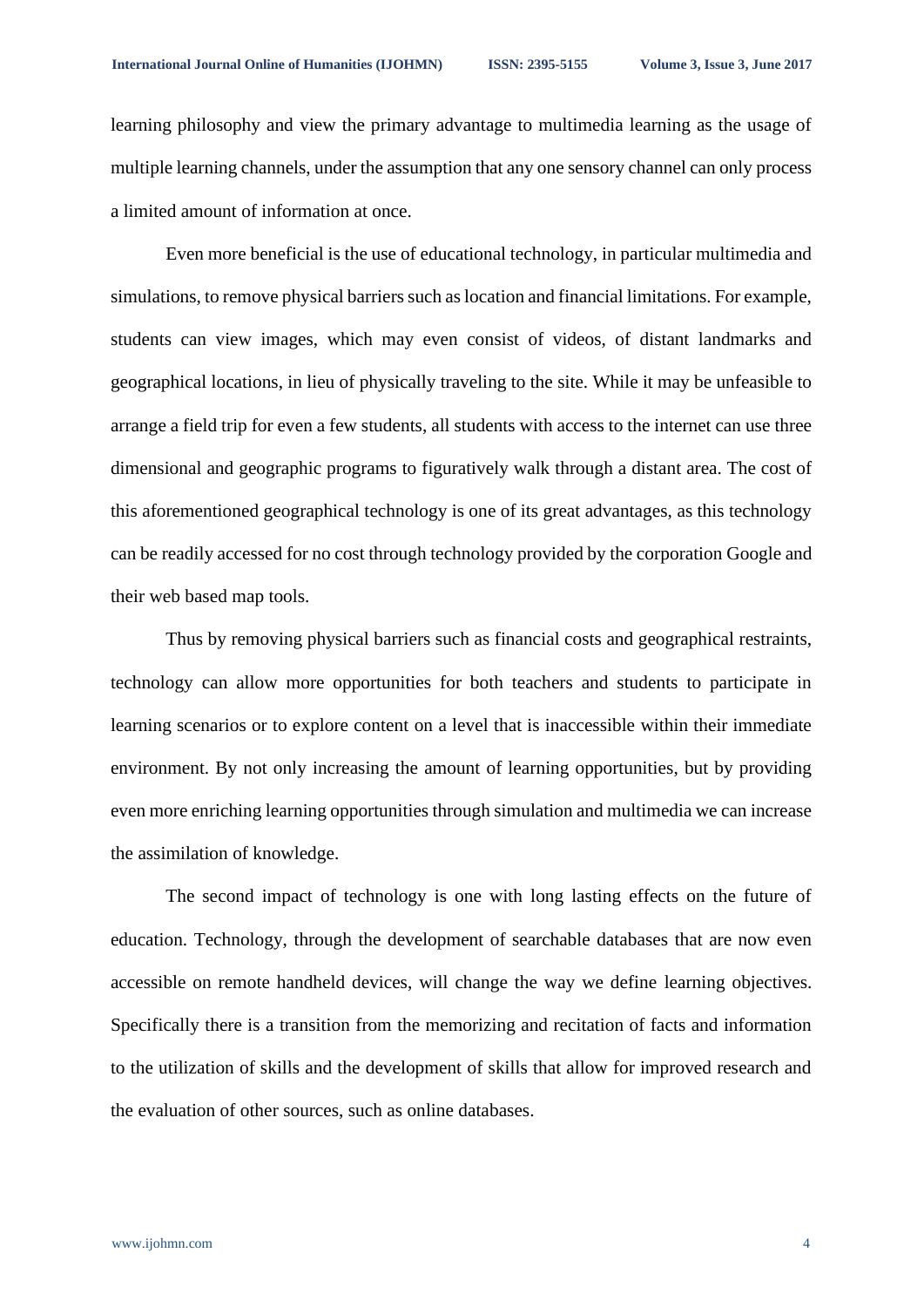The mass collection of knowledge leads to an evolving technological field known as knowledge management. Knowledge management as "the creation, archiving, and sharing of valued information, expertise, and insight within and across communities of people and organizations with similar interests and needs, the goal of which is to build competitive advantage. Knowledge management is the basis for an instructional method known as blended learning, where individuals are taught within traditional means such as the classroom, but also through technological means. As we develop a greater reliance on technology and the advantages that come with its usage, we can expect traditional learning for both students and teachers, to achieve a blended status, with increased reliance on technological repositories of knowledge.

#### Issues in The Use of Technology

However, to truly understand the future of technology in education, and in order to give any recommendations for the future usage of technology, we must come to an understanding of the major issues pertaining to the use of technology. Primarily, the major issues in technology can be divided into three main areas: the integration of modern technology into existing learning theory, the evaluation of the effectiveness of technology within instructional settings, and the trials of successful technology integration into similar fields. Unless technology can be supported by previous learning theories, then technology is merely a distraction to the educational process and will ultimately be needlessly costly in terms of both time and finances.

Historically accepted learning theories have a great deal of research and design principles exploring their assumptions and tenets. It is of great importance to the validity of its use that technology is compatible with previous learning theories and methodologies. Learning theories provide insight into how individuals learn and thus provide methods for designing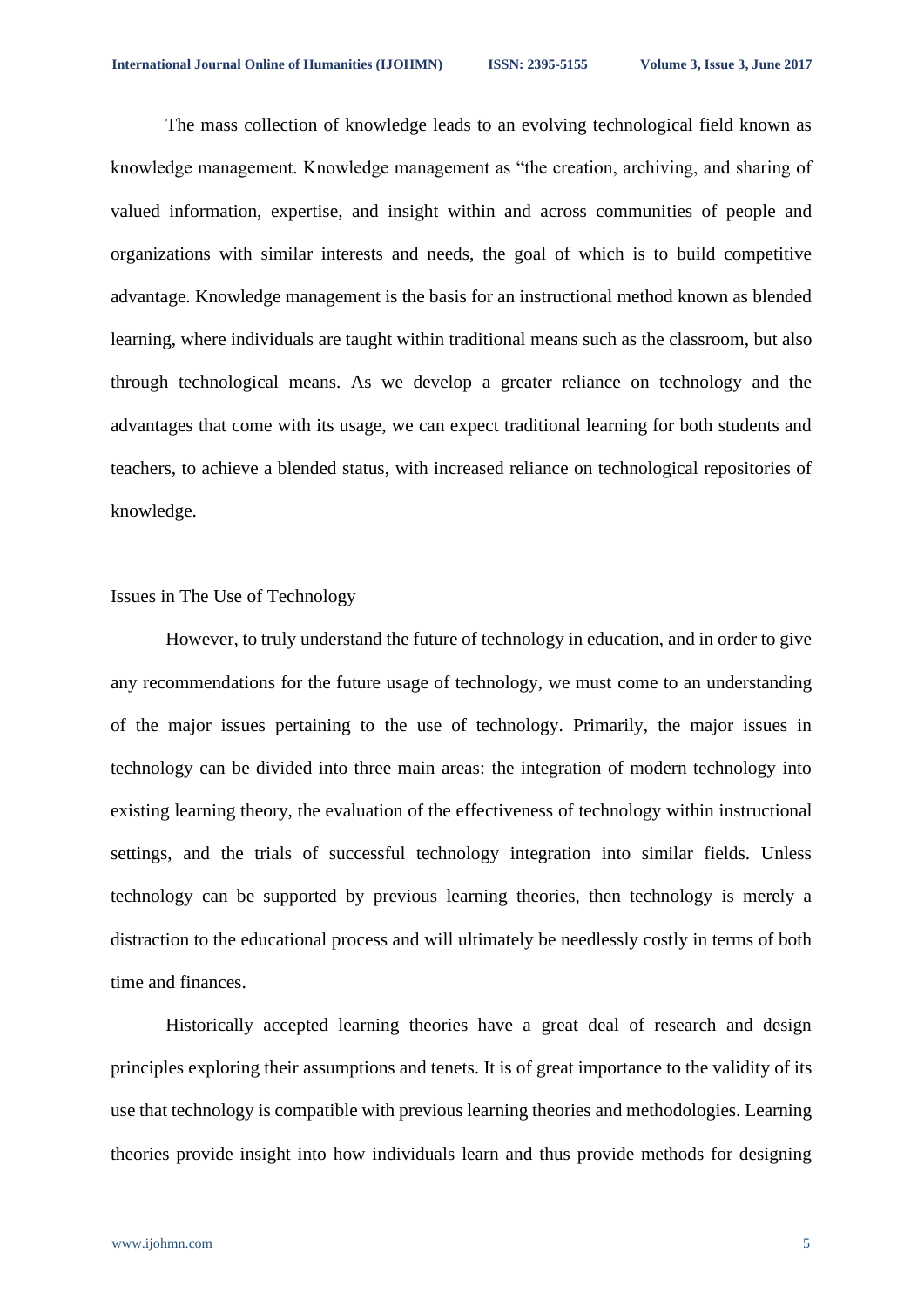effective lessons. Thus, technology can be used most effectively for educational purposes if it is compatible with previously developed learning theory frameworks.

Traditionally, behaviourism, cognitive learning theory, and constructivism have been recognized as the three primary learning theories in education; each theory, respectively, focuses on learning as a change in behaviour, learning as an internal process followed by an application, and learning as information constructed by the learner. As previously mentioned during the discussion on the role of technology in an educational setting, technology, through the facilitation of social interaction, can be used in both cognitive and constructivist methods. For example, multimedia projects, simulations, and technology assisted lessons can be used to overcome the assumed cognitive load limitations addressed under cognitive learning theory. Furthermore, the use of online social experiences as a learning community, such as wikis and discussion boards, helps achieve the social requirements associated with learning, as designated by both cognitive and constructivist learning theory.

It should be noted that one possible limitation of previously developed learning theory is that those theories may not keep up with the increasing technological developments of our modern age. However, as long as technology serves an educational purpose, which focuses on results based in learning, then any new developments in technology should be compatible with existing learning theories. It is only when technology fails to serve an educational purpose that technology would fail to meet the standards and principles of all established learning theories. Thus, learning theory can provide an important tool for determining if technology is being used merely for the sake of technology or for an educational purpose.

The final major issue in the use of technology for educational purposes pertains to the use of technology within the educational endeavours of other fields. It should be noted that education in our world is not the sole monopoly of our primary, secondary, and university educational systems. Education is a lifelong process, and much like our teachers who must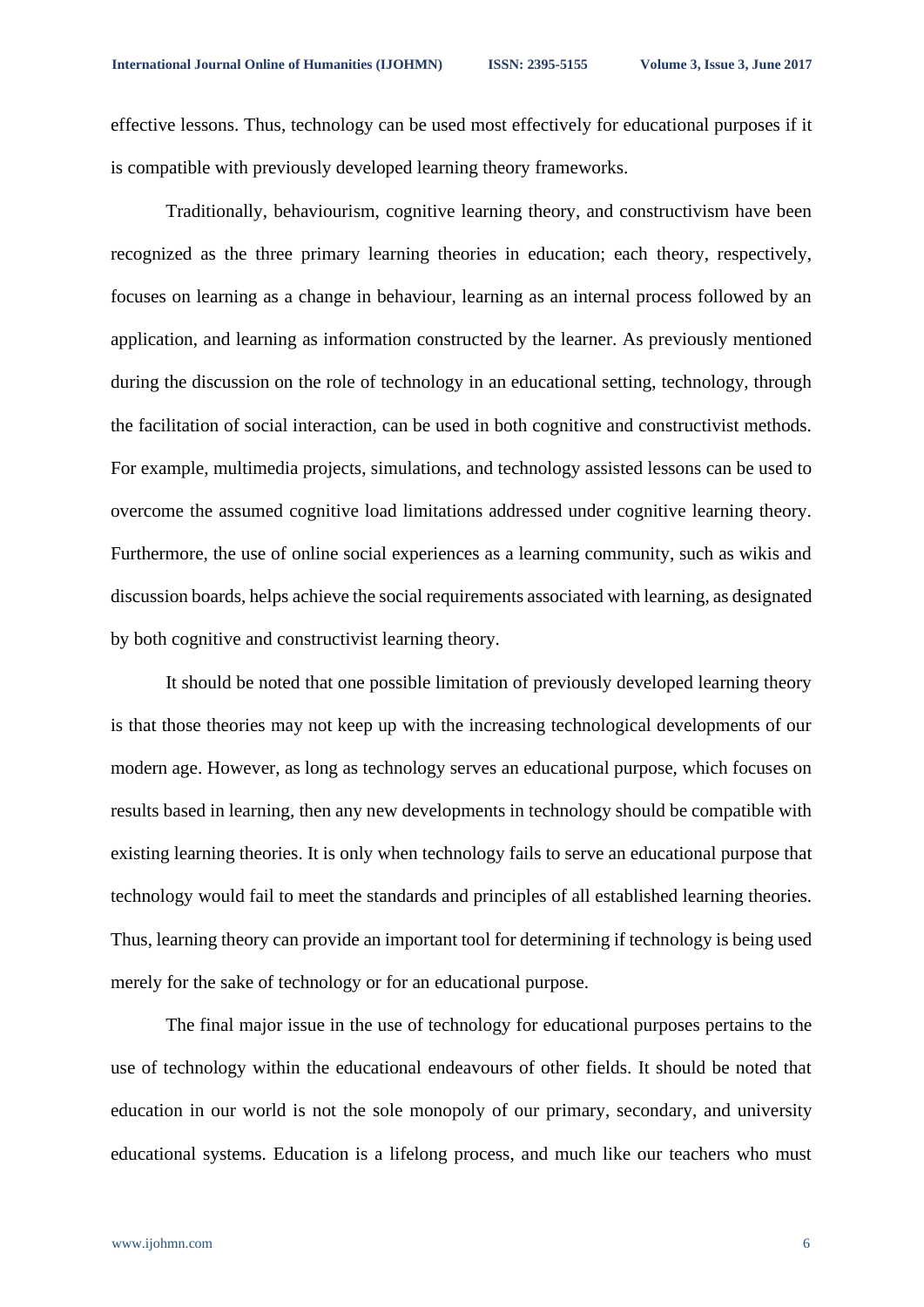attend professional development, other professionals in fields often unrelated to the educational world must develop and attend educational seminars, professional development, and training sessions to improve their job performance, advance their careers, or learn important new information. Career fields such as healthcare, the military, and business have found novel methods of using technology to meet their constituent's needs, as well as faced unique challenges associated with using technology for educational purposes. An analysis of these fields, along with their corresponding uses of technology for educational purposes, may serve as evidence to help justify the increasing use of technology within the educational field. The military constantly faces the challenge of delivering educational resources and training during warfare or to students with schedules and locations incompatible with traditional classroom instruction. Thus the use of technology within the military has had to adapt to the point where there is a great degree of focus on the use of distance learning. In fact, the military has pioneered an initiative known as the Advanced Distributed Learning Initiative, which has served to increase the development and delivery of education for soldiers and staff regardless of their location.

Within the business field, the use of educational technology is focused within training and staff development programs and is following two trends: the increased use of technology in training and the global use of training. The increased prevalence of technology within training programs is often associated with the need for fast development and delivery of training sessions in the business world. In addition, as many companies have branches in different regions or countries, technology is allowing for the development of customizable lessons that are edited to fit into and be effective within local cultures.

In terms of healthcare education, which primarily takes place in medical schools, medical education has seen an increasing use of technology designed for educational purposes. For example, technology databases, such as those hosted by the National Institute of Health,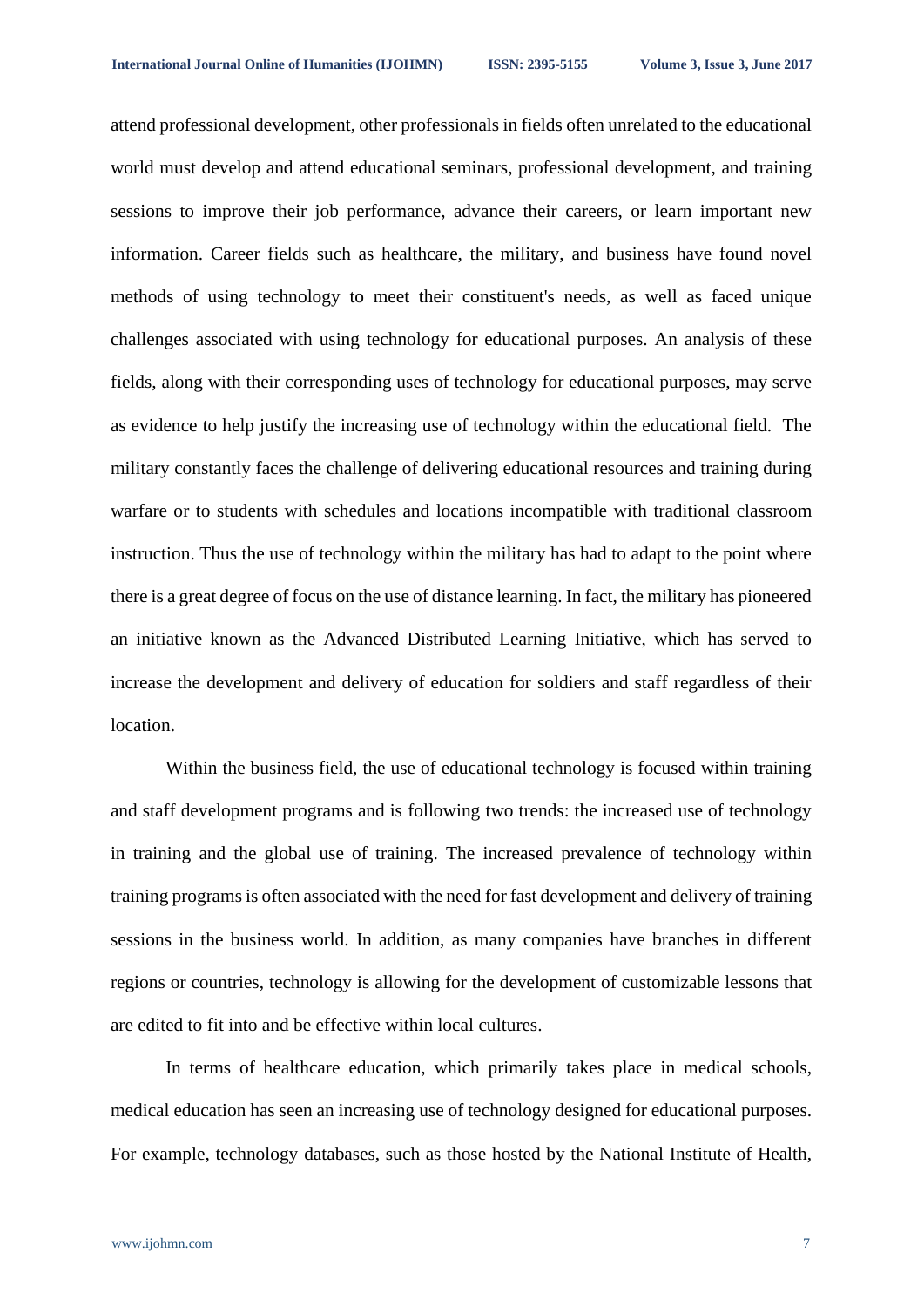allow for easy access and communication between students and an evolving research field. As Locatis notes, "the knowledge explosion in medicine mandated the use of information systems to teach problem solving, to keep physicians current, and to facilitate lifelong learning".

Thus when examining these three fields for trends in educational technology which may be reflective upon the use of technology in traditional educational settings, such as a K12 schools, certain similarities emerge. The first similarity is the focus of the military to meet the needs of its professional staff through distributed learning. The advantage of distributed learning in both the educational and military fields is a reduction of physical barriers, such as geographical proximity to a training center. The business world and medical schools are also following similar trends to that of the educational field, such as an integration of technology into the classroom and training sessions, as well as a reliance upon databases to facilitate a transition from information based learning to problem based learning.

### Future Prospects for Educational Technology

Given how much impact has already occurred from existing technology in a multitude of fields, further successful developments and applications of educational technology can be expected. These developments will serve to benefit any field which has incorporated technology into their educational mission. In fact, giving the aforementioned existing trends, recommendations can be made regarding the future use of technology, in order to ensure the next wave of development and innovation.

In particular, the educational field should look to the military for structural and organizational guidance in the assignment of responsibility regarding professional development content. The military does not assign each individual unit of troops the responsibility of developing their own professional development. Instead, there is a higher authority devoted to the development of training, so that those in the field are not burdened by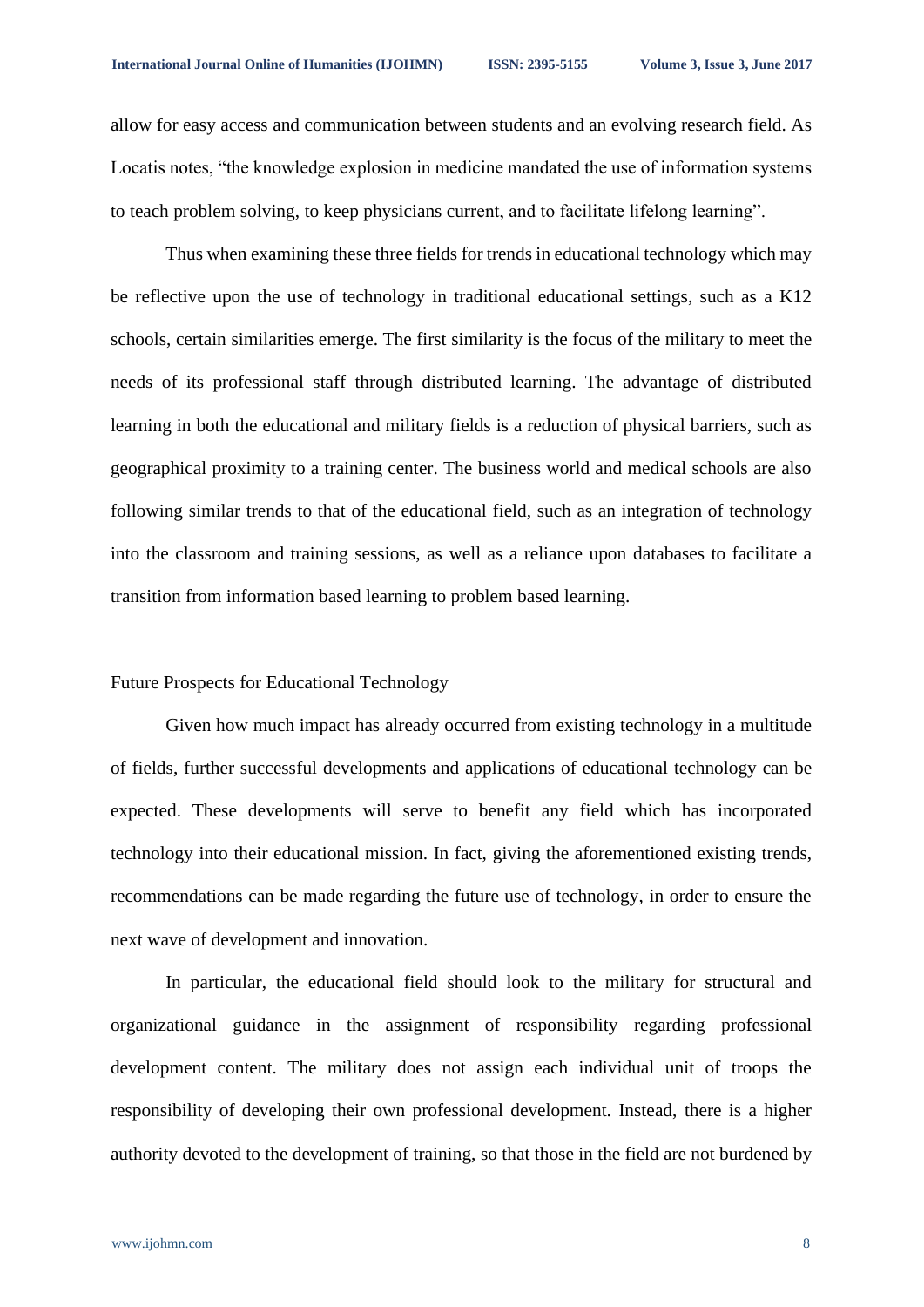responsibility, and also to avoid the inefficiency that comes with having each unit develop similar, if not the same, content to be delivered. Utilizing technology allows one entity to develop content and training exercises and then distribute that information to all individuals who require it. The federal government, perhaps through the Department of Education, should take the initiative to develop internet based training and databases that individuals across the country can access.

Second, educators should develop assessments where student utilization of technology is not considered an unfair advantage or academic dishonesty. Much like how many professionals have access to computers and internet databases at their workplaces, students should be free to access such information during exams and assessments. This would require those responsible for developing exams to focus more on the synthesis and application of readily available knowledge than simply the memorization and recitation of specific facts and figures. However, by instituting this change in assessment focus, students can be presented with more authentic and relevant assessments.

Already in some educational settings, such as medical schools, we can see a trend towards devaluing information, which can be readily accessible through technology, and instead placing focus on problem based learning. This trend shifts the responsibility of a student from that of merely regurgitating information to that of an individual who is responsible for the use of knowledge in a real world scenario. Hopefully, through the use of technology in this manner, we can arrive at a situation where students are being evaluated on their mastery of skills. Once this trend has developed into a concrete framework and has been demonstrated as a successful method of educating our nation's medical personnel it may be brought into earlier levels of education. With this integration of technology, as modeled by its use in medical education, we can expect to increase the skills and problem solving ability of our students in elementary and secondary education.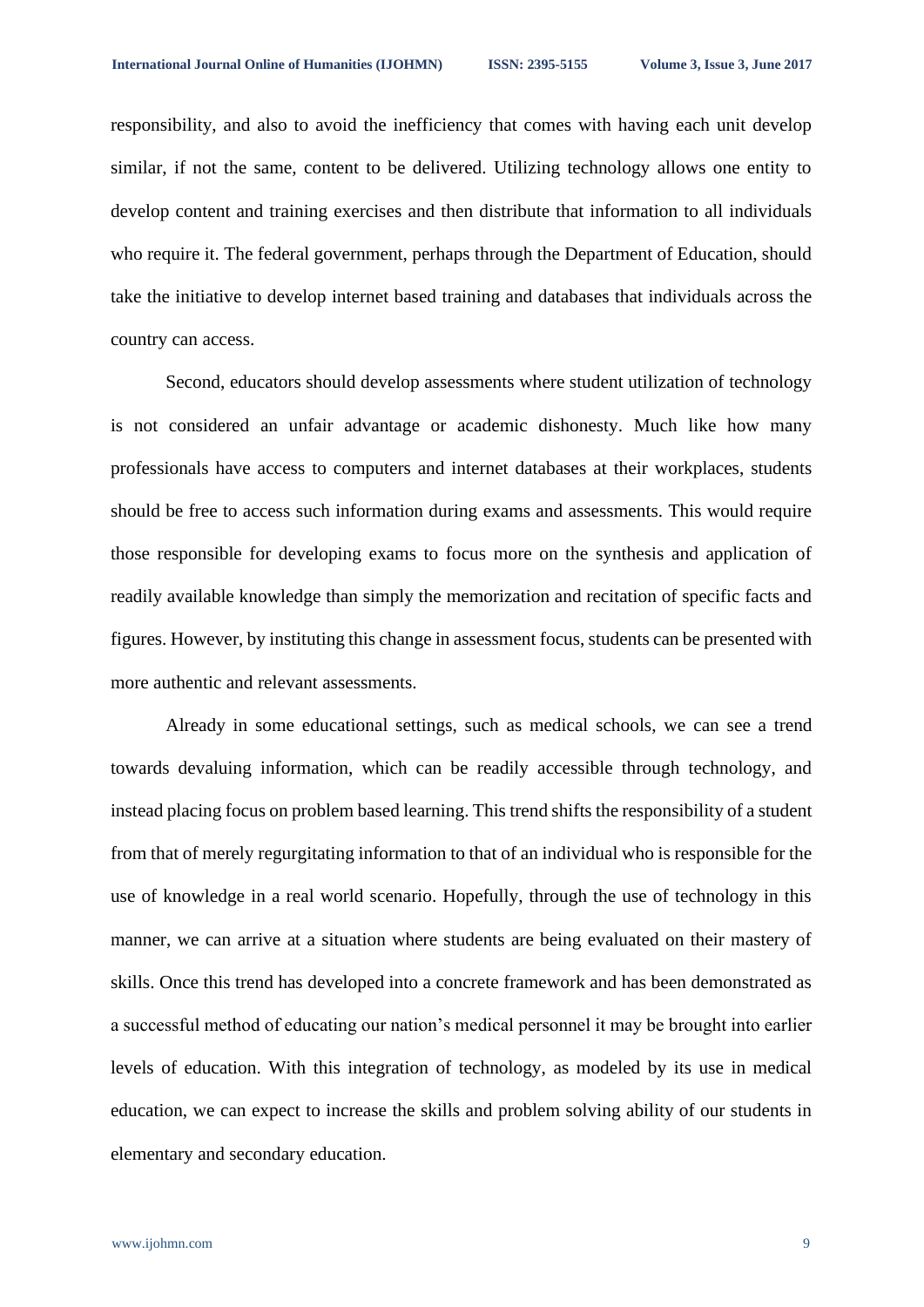By following these recommendations, the aforementioned present-day trends in technology can see their effects on the field of education accelerated. This in turn may lead to new unforeseen developments and truly take our field to the next level in terms of effectively having our students learn and utilize knowledge. If present technology, such as distributed learning and informational technology systems, are to realize their potential impact in the future, we must continue to develop and support those technologies.

## Conclusions

In terms of its present status and use for educational purposes, technology is fulfilling an ever increasing role in both the traditional education field, and in other fields which are utilizing technology for educational purposes. Within the educational field we can see technology as a means of removing barriers for students and teachers alike. First, technology can remove financial and geographical barriers through distributed learning. This allows students and teachers to experience educational opportunities that they might have otherwise never been able to encounter. Second, technology is bringing about a new focus on problem and skill based learning. Information databases are being used to assist teachers in the acquisition of new knowledge and provide professional support outside of the traditional professional development seminar. In addition, information databases are assisting students in making the transition from knowledge retention to real world problem solving.

Furthermore, technology has been shown to have sound theoretical foundations within the educational field. Various learning theories have been shown to be compatible with the usage of technology in education, especially those that attribute social interaction and simulation to forms of learning. Evaluative frameworks, normally reserved for traditional training programs, have also been successfully applied to technology based training. In other words, while providing benefits for students, the use of technology does not detract from the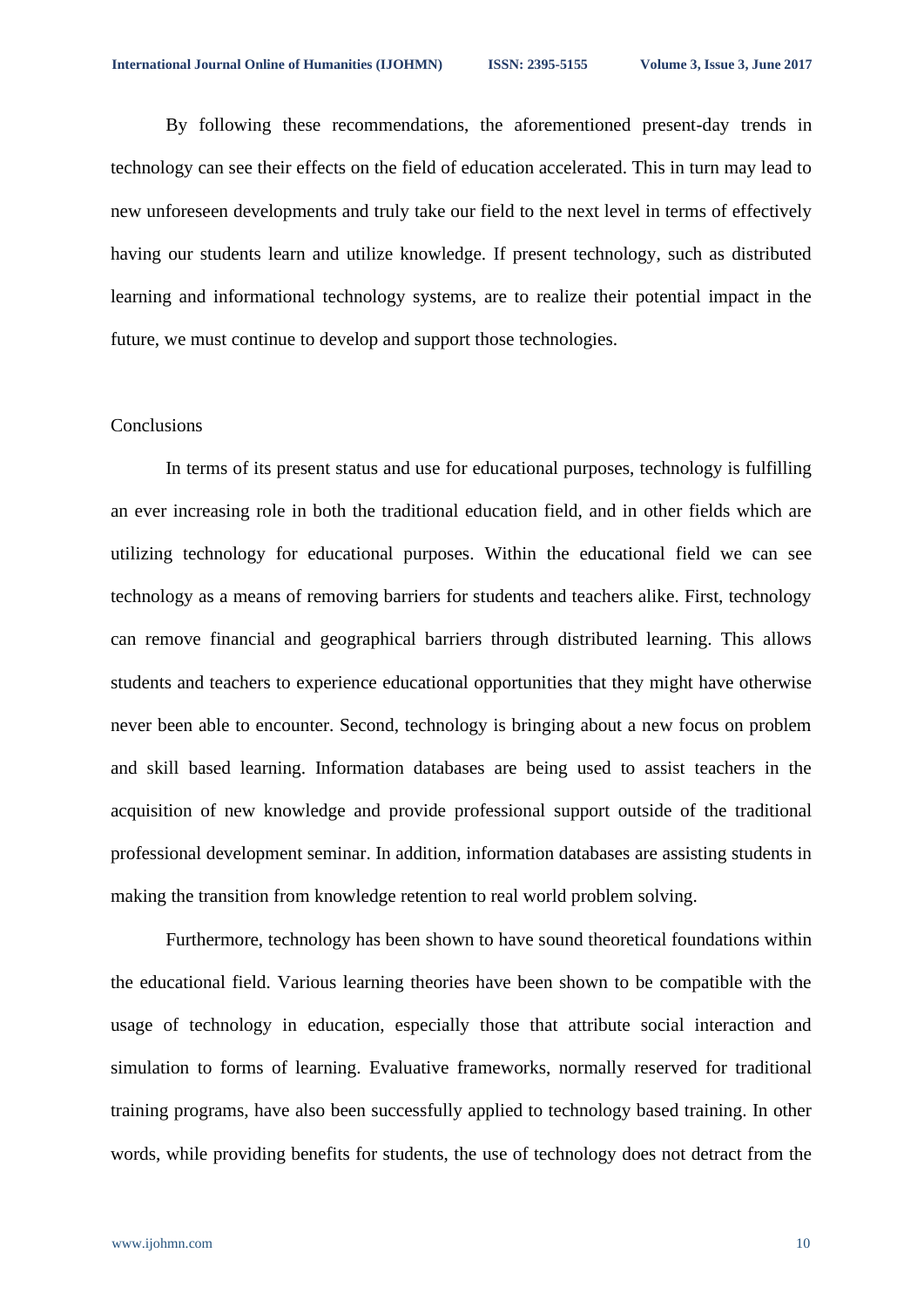effectiveness of education or violate long standing educational principles. Technology can work within the educational system and does not need to be viewed as in conflict with the historical precedence of the field.

As further evidence of the educational effectiveness of technology implementation, other fields have adopted technology for their own educational and training programs. Corporations are integrating their training sessions with technology. The military has served a large role in advancing distance learning technology and delivering training to those far removed from the classroom setting. The healthcare field is using technology to prepare doctors for a future in an age of excessive information, where skills related to research and knowledge application are valued at a higher level. Each successful implementation of educational technology into other fields only serves the argument for integrating technology at every level of the traditional educational process. If technology is successful in assisting the continued development of our doctors, soldiers, and business leaders then it is certainly able to assist the development of more effective teachers and more skilled and knowledgeable students.

Thus from examining the present usage of technology, both within the educational field and in other fields, we arrive at a need for future recommendations. In regards to future action, we should continue to utilize the successful trends in education as a means to fulfill their developmental potential and see increased impacts on our field. In particular, we should continue the use of distance learning as a means of professional development for teachers, by providing more opportunities aimed at improving their job related performance. Distance learning for students should also be an area of focus by providing software that allows for increasing authenticity in simulations, multimedia content, and social connections. We should continue to focus on technology that allows students to interact with other students and environments located outside of their current environment, locality, and culture. Information systems are also in need of continual investment. Information systems perform two important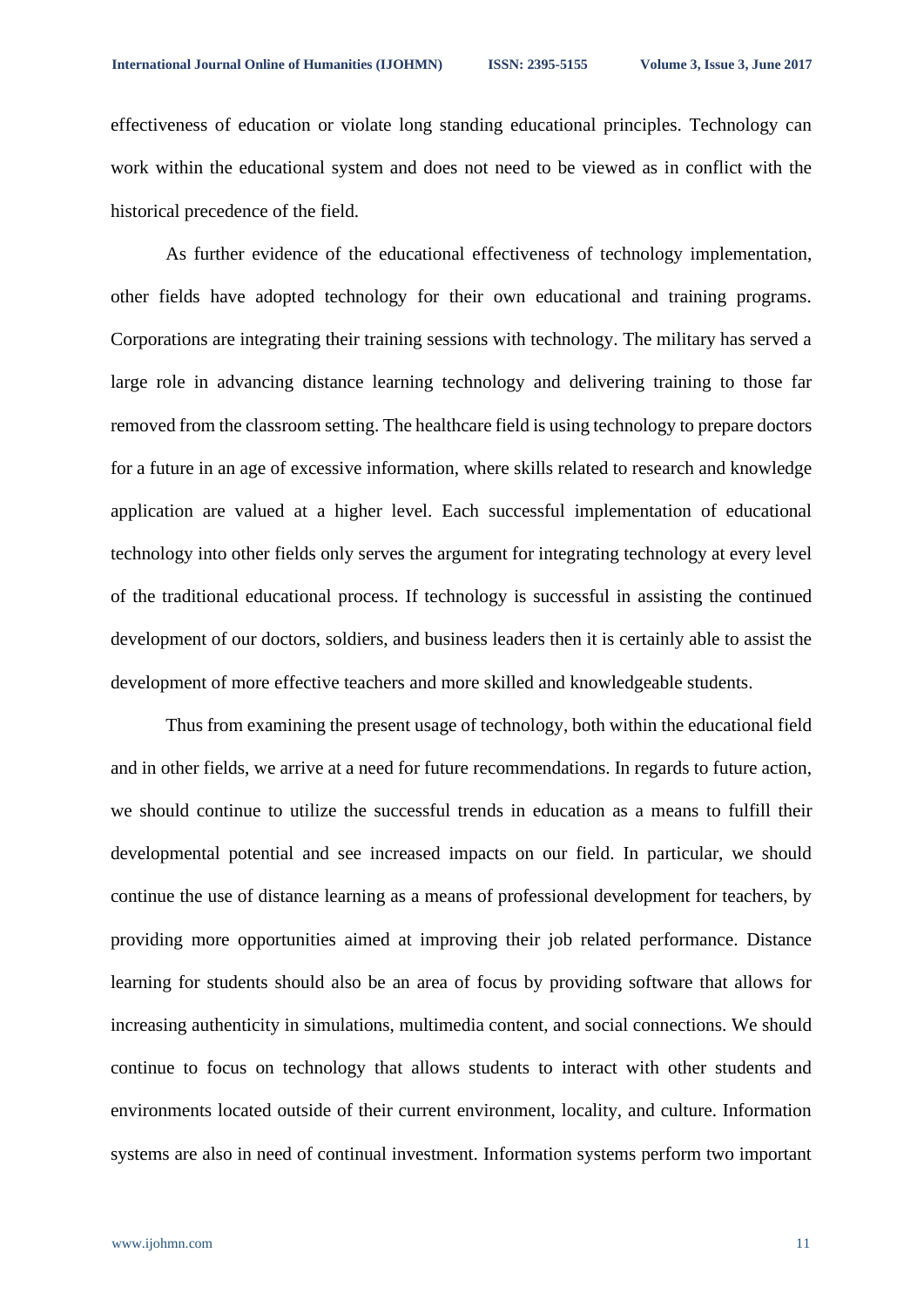roles for the educational system: performance support for teachers and knowledge support for students. Given the large amounts of information and continuing focus on problem based learning and assessment, an increased reliance on information systems to assist in tasks is justified as a means of assistive technology. Through continued usage and development, information systems may be accepted on the level of calculators, a technology tool designed to remove excessive memorization and lengthy calculations.

In conclusion, technology has already served an important role in education in multiple fields. Specifically, technology has been of great use to the educational field in terms of its focus on improving the effectiveness and efficiency of the educational experiences of both students and teachers. Continued use and development of technology can serve to further benefit the educational field and recommendations based on the development of existing trends in education should be pursued for great gains in educational achievement.